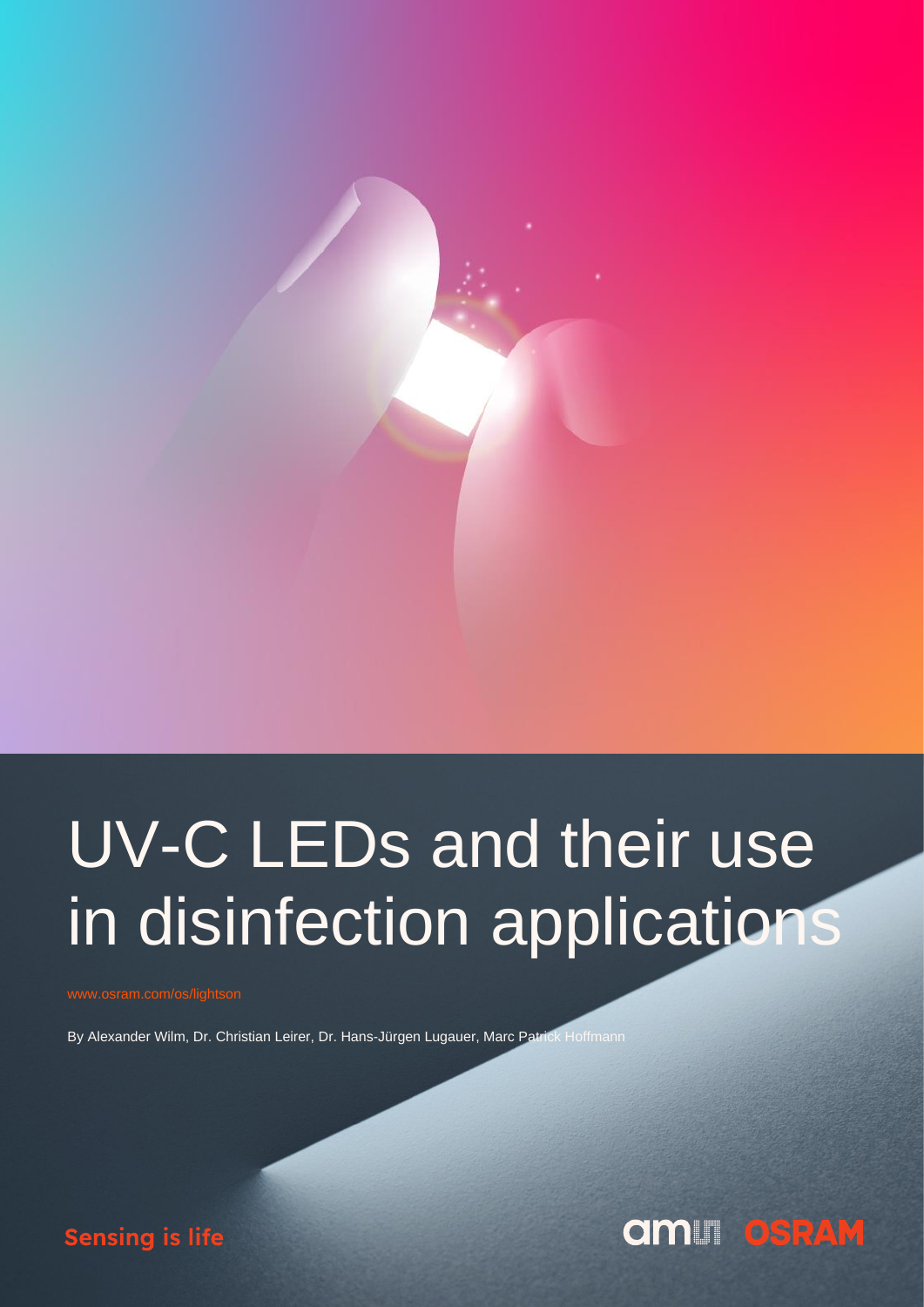### **OIMLI OSRAM**

### Abstract

UV-C radiation for disinfection applications is used for decades. The major light source in most of these applications is the mercury containing UV-C low-pressure discharge lamp. Compared to this mature technology the UV-C LED is still new and in the introduction phase. LEDs enable new applications which cannot or have not been addressed by conventional lamps before. The radiant power, efficiency and price performance of today's UV-C LEDs show a significant gap to the conventional lamp and a direct replacement of the current technology seems to be very challenging. In this paper we are trying to estimate the point of time by when UV-C LEDs are able to replace conventional UV-C lamps in different applications by performing a total cost of ownership calculation of the UV-C source at several time points in the future based on roadmaps for different performance parameters and considerations of the respective application efficiencies. A comparison of the applications upper air treatment, secondary air treatment, batten fixture surface treatment and municipal water treatment shows that in some applications a lamp replacement by LED is already realistic today. The significant difference of the application efficiency between LED and lamp-based systems lead to an earlier possible adoption of the LED technology than expected from a direct comparison of the performance parameters of the sources itself.

Keywords: UV-C, UV-C LED, low pressure mercury lamp, disinfection, Total Cost of Ownership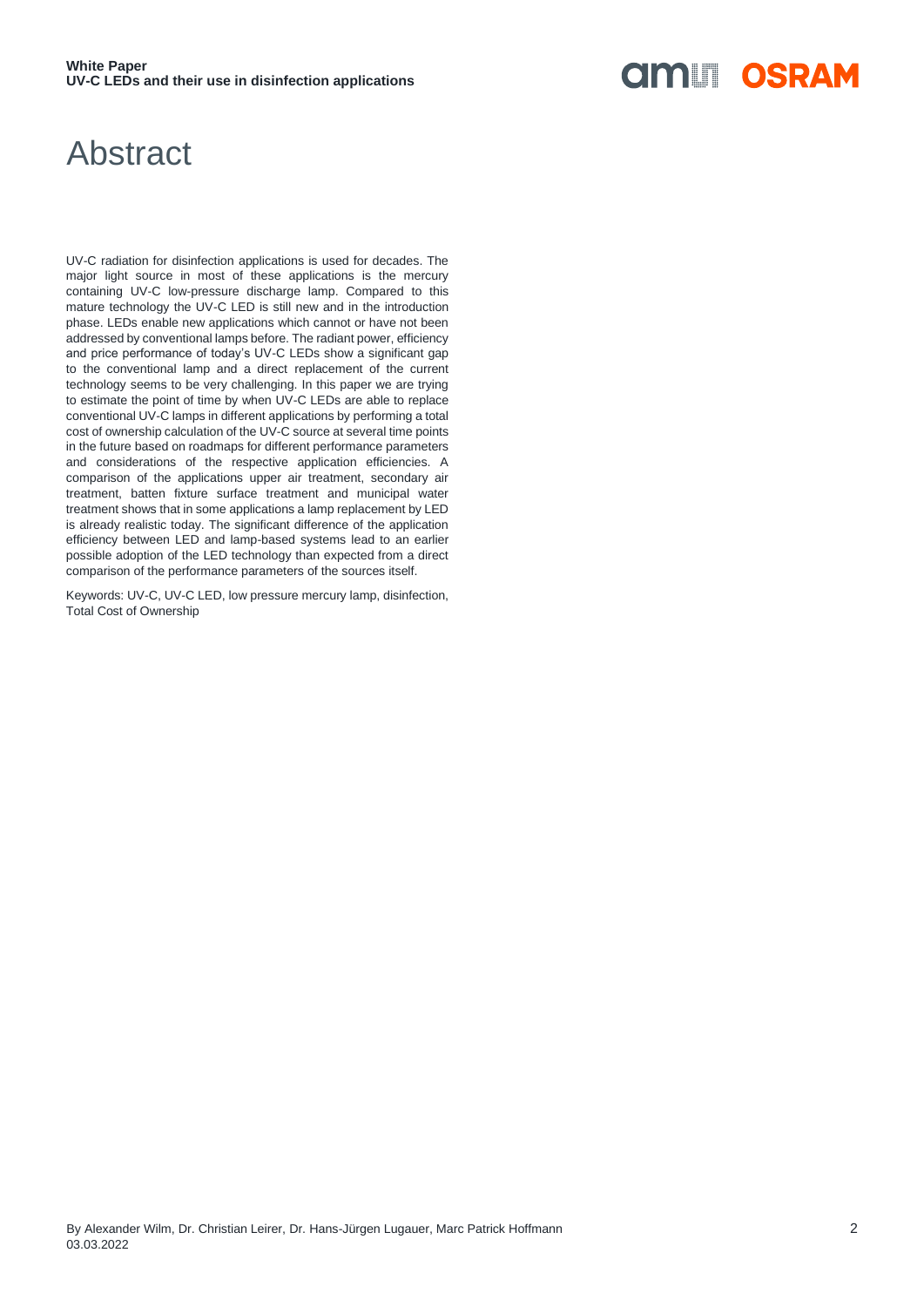### **OINLI OSRAM**

### 1. Introduction and status of the UV-C LED

UV-C LEDs are getting more and more attention over the last years as they can be used as small and compact sources of UV-C radiation for disinfection applications. Especially the mobile applications in the consumer market with a lower requirement on the radiant flux can be addressed with these LED based on the still new AlGaN material system. Compared to blue and white LEDs, which are based on the well-known and developed InGaN system, the UV-C LEDs are still in the introduction phase of the technology.



Figure 1. Position of the UV-C LED and UV-C Lamp in the product life cycle

On the other hand, we have the conventional low-pressure mercury discharge lamp, which is a proven technology over decades and reached the state of maturity already. It is very ambitious to target a direct one to one replacement of the UV-C lamps with LEDs today, as a direct comparison of the LED parameters with the lamp show significant differences. Nevertheless, the experience from the introduction of the visible LED in other applications e.g. automotive lighting, general lighting and horticulture lighting show, that the development can accelerate quite fast and the transition from one to the other technology may be faster than expected.

The current ams OSRAM UV-C LED portfolio in Figure 2 gives a good overview of the range of power classes, driving currents and efficiencies. From here we can draw first conclusions in respect to the replacement of the conventional lamps.

OSLON® UV-C portfolio overview ame OSRAM UV-C portfolio to address disi



Figure 2. ams OSRAM UV-C LED portfolio overview

The radiant flux of UV-C LED today is with 4-100mW much lower compared to conventional UV-C lamps, but in all other LED applications the lamps have not been replaced one to one but by several LEDs arranged in different numbers and shapes. Another parameter where we see a big gap compared to the conventional lamps is the wall plug efficiency (WPE). Here it is not possible to compensate the significant difference to the high efficiency of UV-C lamps easily. Operation of the LED at a significantly lower current density is a common practice in general lighting applications to increase the efficacy. Unfortunately, the gap in efficiency is too big to be bridged by this approach yet.

Lifetime is perceived as one of the big strengths of LED light sources and in many applications. In this respect LEDs are outperforming other conventional light sources by far and allow a completely different system design as the source has not to be replaced over the lifetime of the product. For UV-C LEDs the development is still at the beginning as the new material system is revealing new challenges to solve aging mechanisms already known from the InGaN.

Last not least the difference in price performance of LED compared to conventional lamps is huge. As price performance we define the cost for the radiant flux in the UV-C wavelength range in €/W or \$/W. Here we see roughly a factor 100 between a UV-C lamp and LED.

The situation looks quite challenging but there are also advantages of the LED over the conventional lamps. The spectrum of the conventional lamp is determined mainly by the mercury emission line at 254nm which cannot be changed or shifted. The emission wavelength of the LED can be tuned and optimized to the point of highest effectiveness. According to several studies and standards the highest germicidal is effectiveness is at 265nm and this is also target of optimization for the UV-C LEDs. At this wavelength the germicidal effectiveness would be around 15% higher compared to the conventional lamps and the necessary radiant flux in the system to achieve the same disinfection performance can be 15% lower.

The ability to be switched on and off without a negative impact on the lifetime of the LED is another big advantage of the new technology. Conventional lamps have a limited number switching cycles as it impacts the lifetime in a negative way.

The biggest advantage of the LED from the application point of view is the small form factor and the quasi point light source characteristic. The high radiance enables radiation characteristics with a very narrow beam which allows a compact and efficient system design. Here the optical efficiency of the UV-C fixture can be significantly higher compared to lamp-based systems with their low radiance and large emission areas.

Based on the current UV-C LED parameters is seems difficult for the LED to replace a UV-C lamp any time soon but in order to evaluate if and when a replacement seems possible a total cost of ownership (TCO) comparison will be performed for different applications.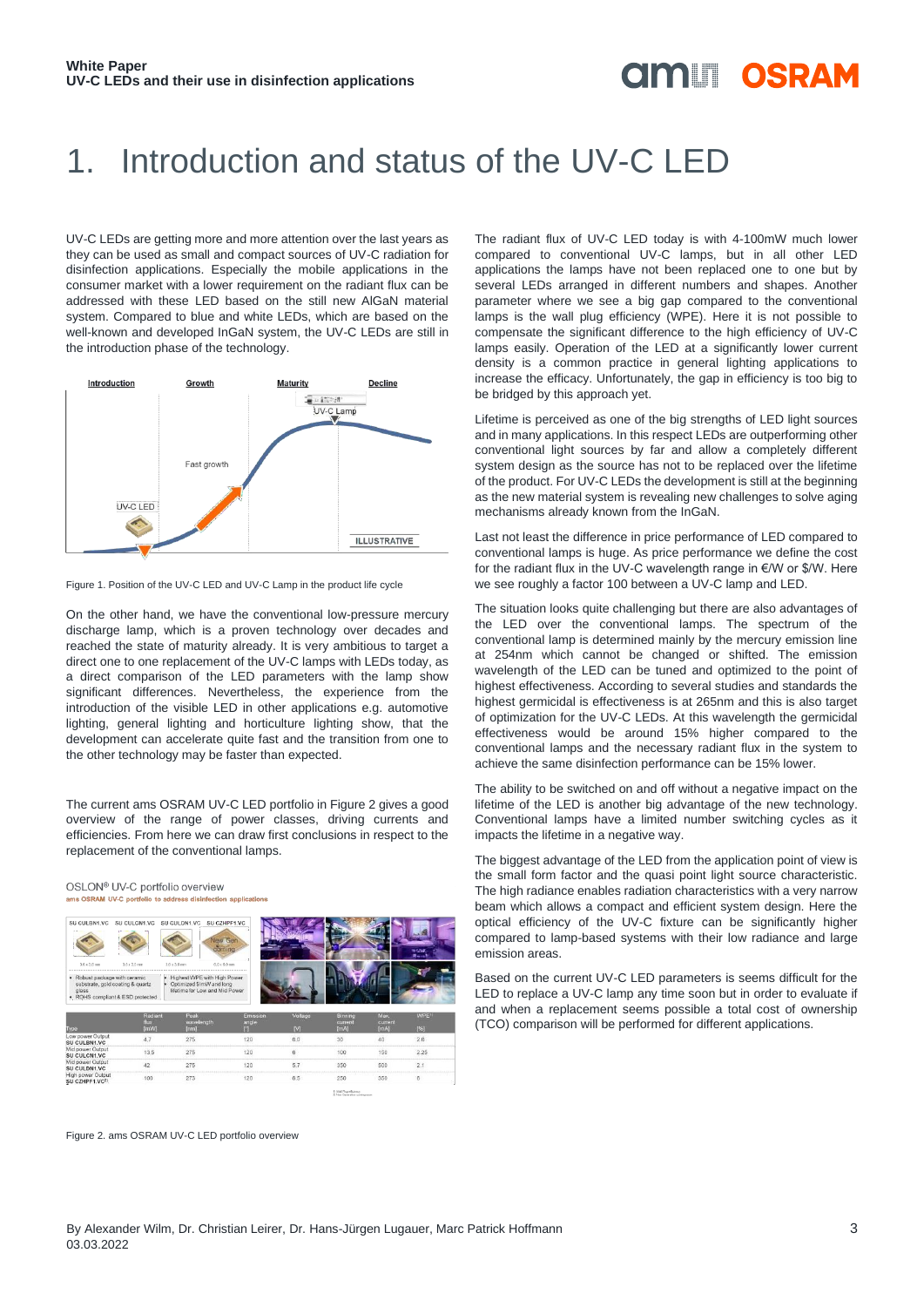### **OINLI OSRAM**

## 2. UV-C LED development and application efficiency

In order to evaluate the realistic and reasonable point of time for a replacement of the conventional source in existing UV-C fixtures by an UV-C LED a TCO evaluation is conducted. In this evaluation we are focusing on the UV-C source only. Other cost factors e.g. fixture housing, size, design are not taken into consideration.

In this evaluation the total cost of ownership TCO is defined as the cost for the initial purchase of the UV-C source as well as the replacement of the source at the end of the lifetime and the energy cost the operation of the UV-C source is causing during the operating life of the fixture. The TCO calculation is based on four major input parameters shown in figure 3 for the LED and the lamp system.



Figure 3. The 4 input parameters for the TCO calculation

For each input parameters we are considering the status today and the development of the parameter over the next year until 2030. These projections into the future are based on inhouse estimations and assumptions as well as inputs from market studies [1]. They are subject to change and cannot be quaranteed.

#### **2.1 PRICE PERFORMANCE DEVELOPMENT**

The price performance development in figure 4 is probably the one with the highest attention as the difference seems to be quite big between the UV-C LED and UV-C lamp from today's point of view.



Figure 4. Price Performance roadmap for UV-C sources until 2030

The graph shows the development of the factor of price performance between LED and lamp. The factor determines how many times more expensive a UV-C LED source would be compared to a UV-C lamp in €/W. Since prices are varying quite a lot for different LED and lamp types as well as power classes, an average value has been assumed for this roadmap. Today the factor would be around 100. There are strong indications that the price performance of the UV-C LED is improving significantly over the next year and it will come much closer to the cost of conventional lamp. The most interesting point here is: Do we have to meet the same price performance level as the conventional low-pressure mercury lamp to be competitive and replace the lamp in disinfection applications? The clear answer is NO!

A comparison to other applications where LED is very successfully replacing conventional light sources is showing clearly that it is not necessary to meet the price performance of a conventional lamp to enable the replacement and be successful in an application. The two examples in figure 5 are showing the price performance development for LEDs used in the streetlighting and horticulture lighting applications.



Figure 5. Price performance development for LEDs in streetlighting and horticulture applications

In streetlighting applications, the price for the white high-power LED has reduced significantly over the last years. Even today the LED source is more expensive in €/lm compared to the conventional sources. Nevertheless, LED could be already considered as the stateof-the-art light source for new streetlighting installations.

The same holds true for LED in horticulture lighting applications. Here the difference in price performance of the red LED is significantly larger compared to the white LED in streetlighting. However most new designs are currently done around a LED source and the market for horticulture LEDs is growing constantly.

This shows clearly that price performance is an important factor when designing a system, but there is no need to meet the price performance of the conventional lamp to be successful in the application because it cannot be judged on its own but only in a complete system and a TCO calculation considering all other parameters of an LED design as well.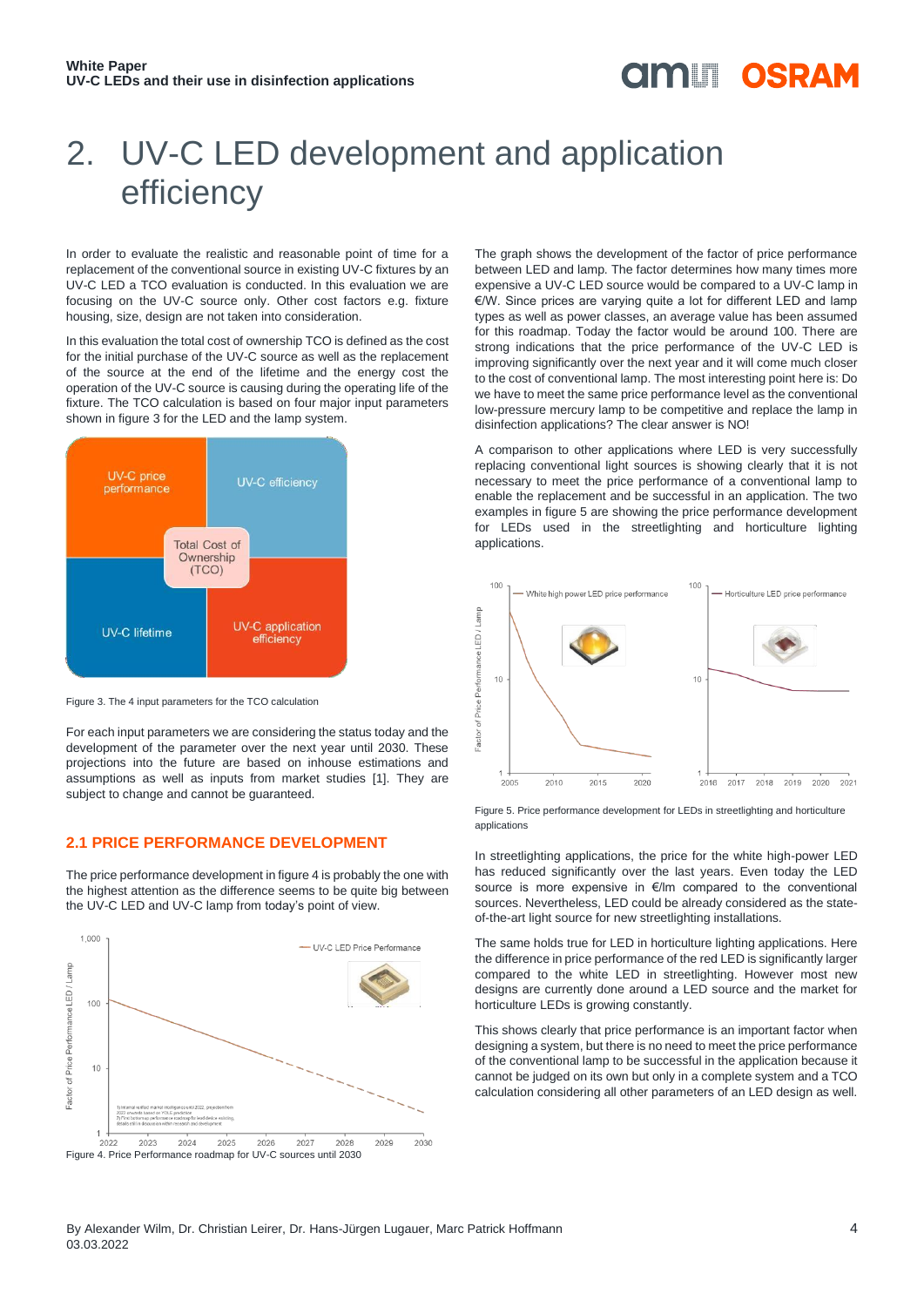#### **OINLE OSRAM**

#### **2.2 EFFICIENCY DEVELOPMENT**

A next parameter is the source efficiency in figure 6. Here efficiency of an UV-C lamp is much higher than the efficiency of an UV-C LED. The efficiency has been adjusted and scaled by 15% to the germicidal effectiveness at 265nm [2] as the peak wavelength of LEDs is an assumed to be at 265nm for this evaluation.



Figure 6. Efficiency roadmap for UV-C sources until 2030

The efficiency development of the conventional UV-C lamp is assumed to be flat as the technology is already mature and there is no improvement is foreseen for the next years. As the UV-C LED is still at the introduction phase and still at an early stage of the technology there is a substantial improvement expected over the next years. There are several points for improvements e.g. the epitaxial layer, the chip design and structure as well as the package design and materials.

#### **2.3 LIFETIME DEVELOPMENT**

The improvements on the LED are also considering an enhancement of the lifetime as shown in figure 7. At reasonable operation conditions the lifetime of the LED is already in the range of an average UV-C lamp today and it is expected to improve in the coming years which will impact seriously the UV-C source cost in the TCO calculation as a replacement of the LED source would be very costly. For the conventional UV-C lamps we don't see an improvement of the lifetime.



Figure 7. Lifetime development roadmap of UV-C sources over the next years.

An additional feature of the LED system in combination with a UV sensor is the constant output in a closed loop monitoring system. Since LEDs are electronic devices their current sources can be easily controlled by a microcontroller. In case of a drop of radiant flux the UV sensor in the system could measure the deviation and the microcontroller would be able to adjust the current of the LED driver accordingly to keep the targeted irradiance level in the application always at the desired level.

#### **2.4 APPLICATION EFFICIENCY**

The last input parameter for the TCO calculation is the application efficiency or system efficiency of the UV-C fixtures in different applications. The four applications shown in figure 8 are used exemplary to show and judge the impact of the application efficiency on the TCO calculation. The values have been derived from product datasheets and internal simulation.



Figure 8. Application efficiency of UV-C disinfection applications for lamp and LED based systems

In the UV-C upper air treatment application the system is generating a very narrow beam of UV-C radiation underneath the ceiling. Due to the requirement of a radiation within less than 10° and the limited size of the fixture the system can be considered as etendue limited and it is very difficult to direct the radiation from the UV-C lamp with optics into the narrow beam. At a given size of the fixture the task can only be achieved by sacrificing a huge amount of radiation as optical losses in the system. The point light source feature of the LED with its high radiance can be collimated in a highly efficient way and is therefore perfectly suited for this kind of application. The huge difference in application efficiency will have an enormous impact on the TCO calculation.

In the UV-C air treatment application the air is treated with UV-C radiation while it is forced through a box by ventilation. If a conventional lamp is used along the length of a fixture, the free distance for the photons to propagate from the source to the walls of the box is quite short. Therefore, the reflectivity of the wall has a big impact on the efficiency of the system. Simulations showed that LED systems with collimated narrow beams may have a 2-3 times higher average irradiance inside the system based on the same optical radiant flux compared to lamp systems.

For surface treatment applications simple UV-C batten fixtures are used. The target here is to direct the radiation uniformly over a surface. This requires basically a hemispherical radiation characteristic from the fixture. If a conventional lamp is used, the omnidirectional radiation must be turned into a hemispherical radiation using reflector systems.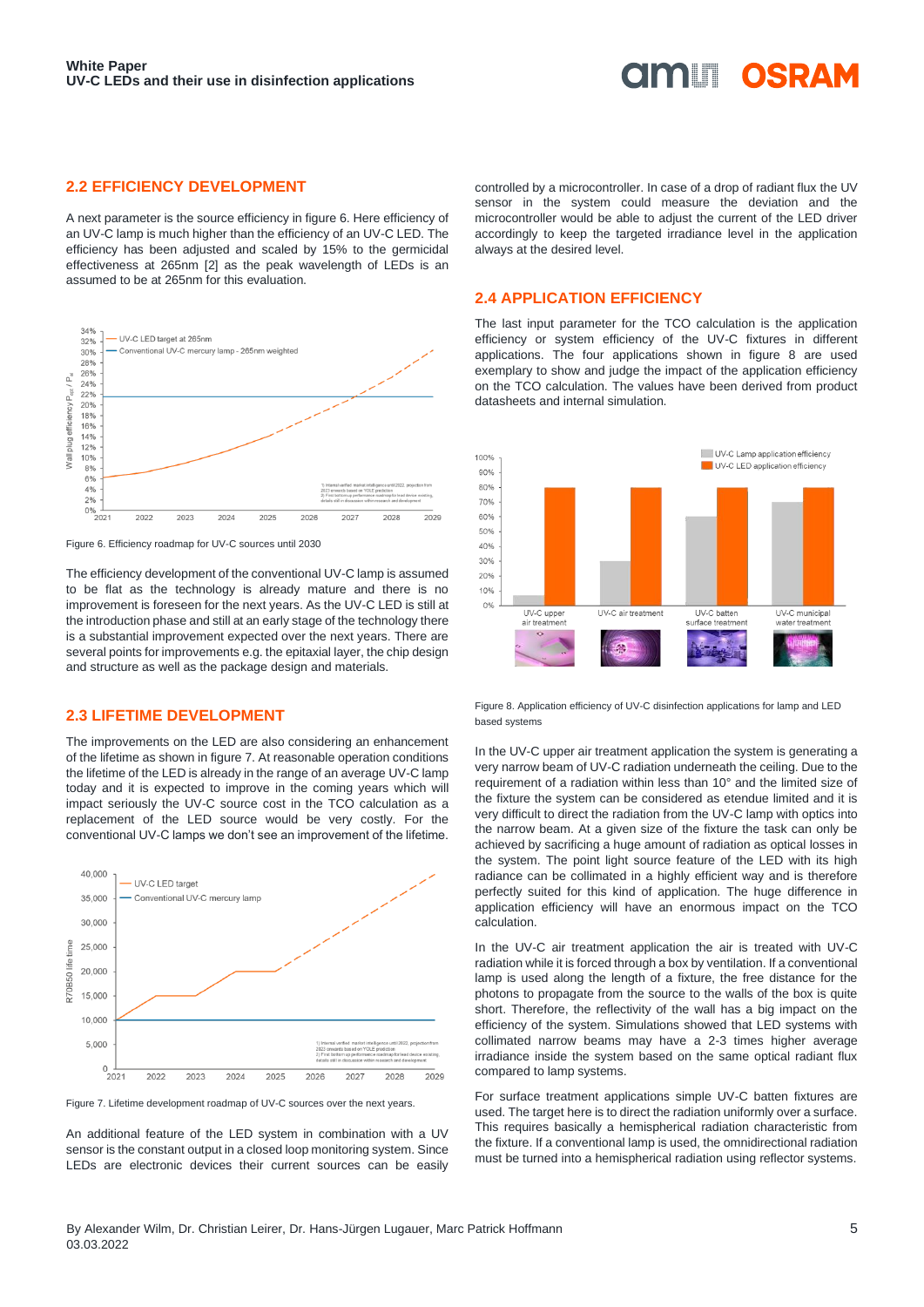#### **AMIT OSRAM**

These systems are causing optical losses and reduce the application efficiency of the fixture. UV-C LEDs have an advantage with their intrinsic hemispherical radiation characteristic which helps to reduce the optical losses in the system and provide a higher application efficiency.

The last application in this evaluation is the UV-C municipal drinking water treatment. Here the application efficiency of LED and lamp systems are very similar. The omnidirectional radiation characteristic of the lamp and the large irradiation area has no serious disadvantage in the system design as the water usually flows around the source without any additional optical system. Large scale LED reactors are still rare and internal simulations and estimations are indicating only a small advantage in the application efficiency for the LED based systems due to the small form factor, the radiation characteristic and the flexible arrangement. This may change with new reactor designs around LEDs in the future.

Based on this input data on the UV-C sources, the development over time and assumptions on the system and operation parameters for each application the TCO is evaluation for the next years until 2030 with the focus on the UV-C source only. Figure 9 shows an example.



Figure 9. Example of a TCO comparison of a lamp and LED based system

The total cost consists of the UV-C source cost part which is considering the initial purchase of the source as well as a replacement of during the operating life of the fixture of 5 years if the source reached the end of its lifetime. The second part is considering the accumulated cost for the energy used by the UV-C source in the system over the operating life. Together they represent the TCO for the UV-C source in a lamp based and a LED based system.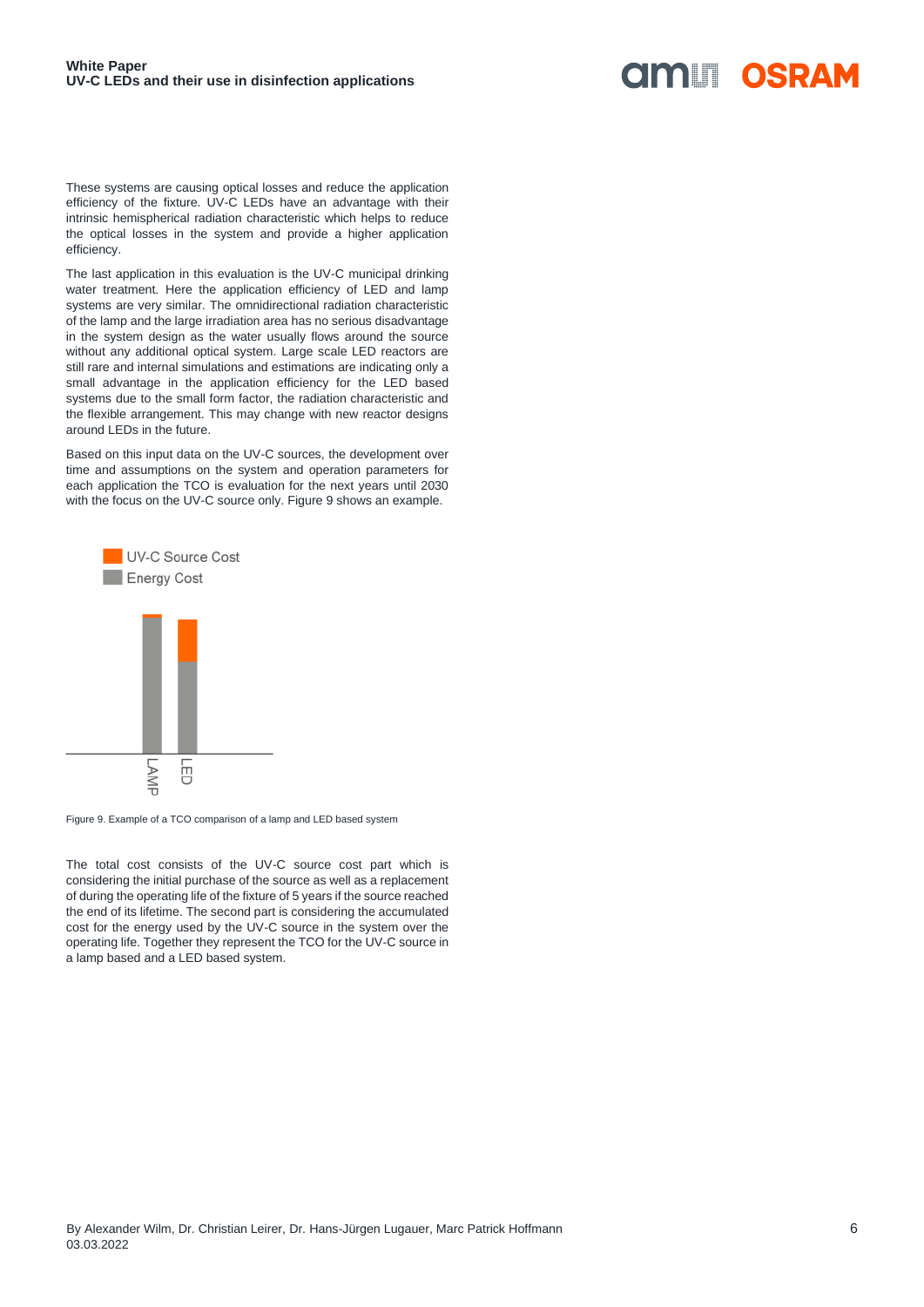### **OINLE OSRAM**

## 3. Total cost of ownership (TCO) evaluation

#### **3.1 TCO EVALUATION RESULTS FOR THE UV-C UPPER AIR TREATMENT APPLICATION**

As shown earlier the huge difference in optical efficiency between the lamp and the LED based system has an enormous impact on the cost composition in the TCO calculation as shown in figure 10.



Figure 10. TCO evaluation for the UV-C upper air treatment application over the next years

The UV-C source cost for the conventional lamp system is extremely small compared to the large part of the energy cost. This is caused due to the low optical efficiency in the system. In the LED based system, the energy cost has a smaller share and the UV-C source cost is larger. Here the advantage of the high radiance or point light source feature in the etendue limited system is clearly visible but also the high price for the UV-C radiation created from LED can be recognized. The evaluation shows, that a replacement of the conventional UV-C lamp with LEDs may be possible already today and the savings of a LED based system over a lamp-based solution will increase in the next years.

#### **3.2 TCO EVALUATION RESULTS FOR THE UV-C AIR TREATMENT APPLICATION**

In the UV-C air treatment application the difference in the application efficiency gets smaller between the UV-C technologies. Therefore, the energy cost of the lamp-based fixture and the LED based version is quite similar.



Figure 11. TCO evaluation for the UV-C air treatment application over the next years

Figure 11 shows that in the next years the big difference in TCO is caused by the UV-C source cost. Here the LED has a higher price which leads to a higher TCO. But already in 2025, the improved efficiency of LEDs, according to the roadmap, and the reduced cost for the source show a small benefit of the LED based system and suggest the potential replacement of the lamp.

#### **3.3 TCO evaluation results for the UV-C batten fixture surface treatment application**

With a further reduced difference of the application efficiencies between the lamp and the LED based system the gap in performance of the input parameters are having a more direct impact on the TCO as shown in figure 12.



Figure 12. TCO evaluation for the UV-C batten fixture surface application over the next years

The electrical efficiency of the fixtures is following more directly the UV-C source efficiencies. Therefore, the difference shown in the efficiency roadmap between lamp and LED is dominating the course of the graph and suggests a replacement of the conventional lamp by a LED system around 2026 to 2027. It should be noted that the cost of the UV- C LED source alone in these years is still significantly higher than the UV-C lamp cost but due to the combination of efficiency, lifetime and application efficiency the TCO is still on par.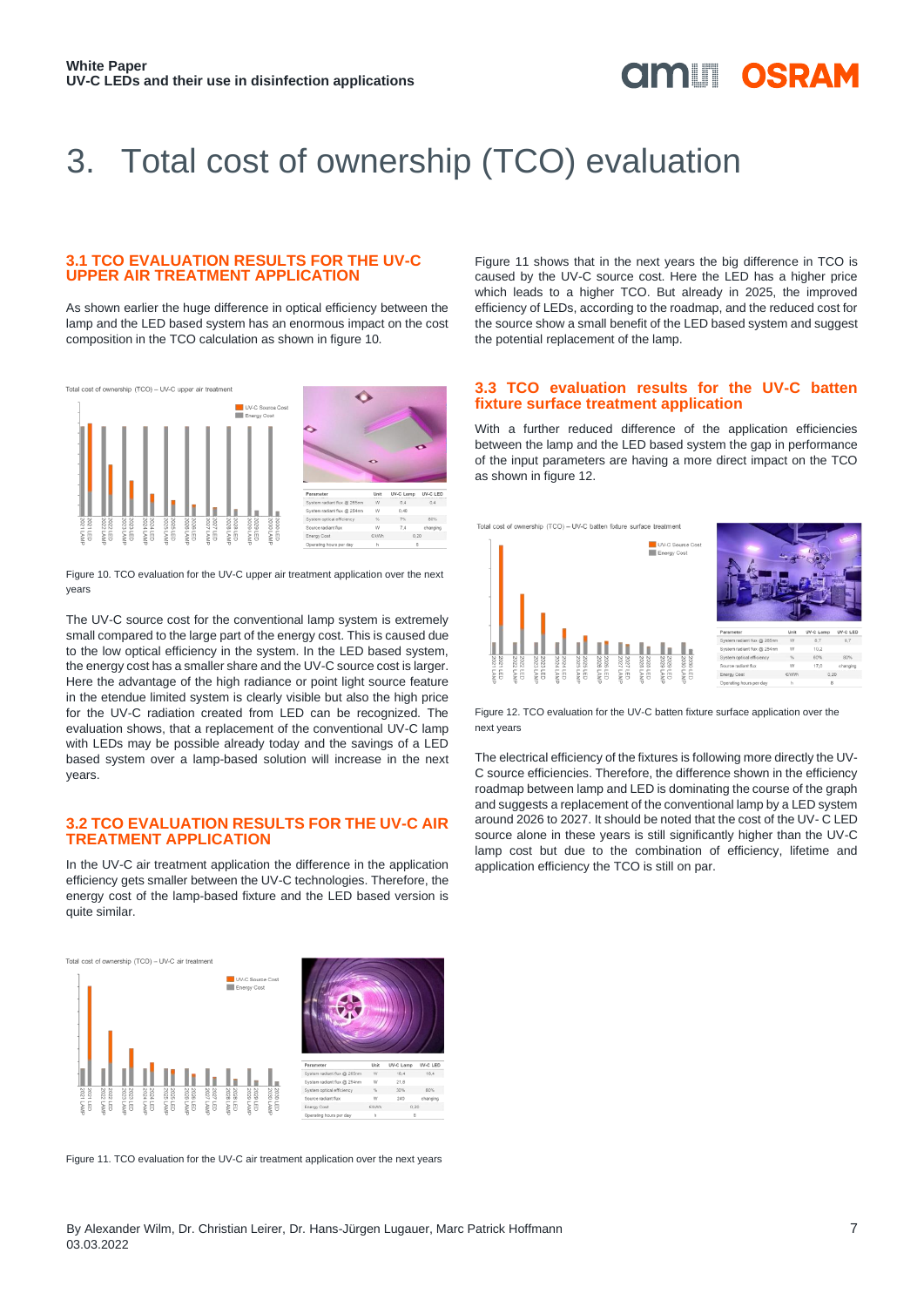#### **3.4 TCO evaluation results for the UV-C municipal drinking water treatment**

The biggest challenge for an UV-C lamp replacement may be the large-scale water treatment application. Here the difference in application efficiency is very small and therefore the direct gap in the UV-C source parameters e.g. price performance, efficiency and lifetime are dominating the calculation.



Figure 13. TCO evaluation for the UV-C municipal drinking water treatment application over the next years

According to the calculation results in figure 13, a lamp replacement in this application may be reasonable around the years 2027 to 2028. This may change with new reactor designs coming up which are focusing and make use of the LED properties but the difference in application efficiency today is quite small.

#### **3.5 Combination of the replacement roadmaps the UV-C lamp and system market**

Based on the assessment of the different applications before it seems that regarding the replacement of the UV-C lamp with LEDs three different groups could be formed.

Big application advantage: This group covers applications like upper air treatment with a big difference between the application efficiency of a lamp-based system and a LED based system. This would also apply to other application requirements like narrow radiation characteristics, frequent switching or an environment with shock or vibration.

Medium application advantage: This group covers applications like air treatment or surface treatment with a medium difference in application efficiency. It could also apply to systems with other hemispherical radiation characteristics, uniform irradiation of areas or a long-time irradiation at low irradiance.

Small application advantage: This group covers applications like large scale water treatment where no or little difference in the application efficiency can be assumed. This would also include applications with omnidirectional radiation.

As a next step the total UV-C lamp and system market which could be targeted for a lamp replacement by UV-C LED has been estimated as well as the market size of the sub applications like air, surface and water treatment. Each sub application has been grouped according to the three application advantage groups and the point of time by when a lamp replacement seems reasonable based on the TCO calculation has been determined. The transition can be seen in figure 14.



**dmin** 

OSRAM

Figure 14. LED penetration of the traditional UV-C lighting lamp and system market over the next years

According to this evaluation 50% of the conventional UV-C lamp application market could be addressed with UV-C LED by 2025.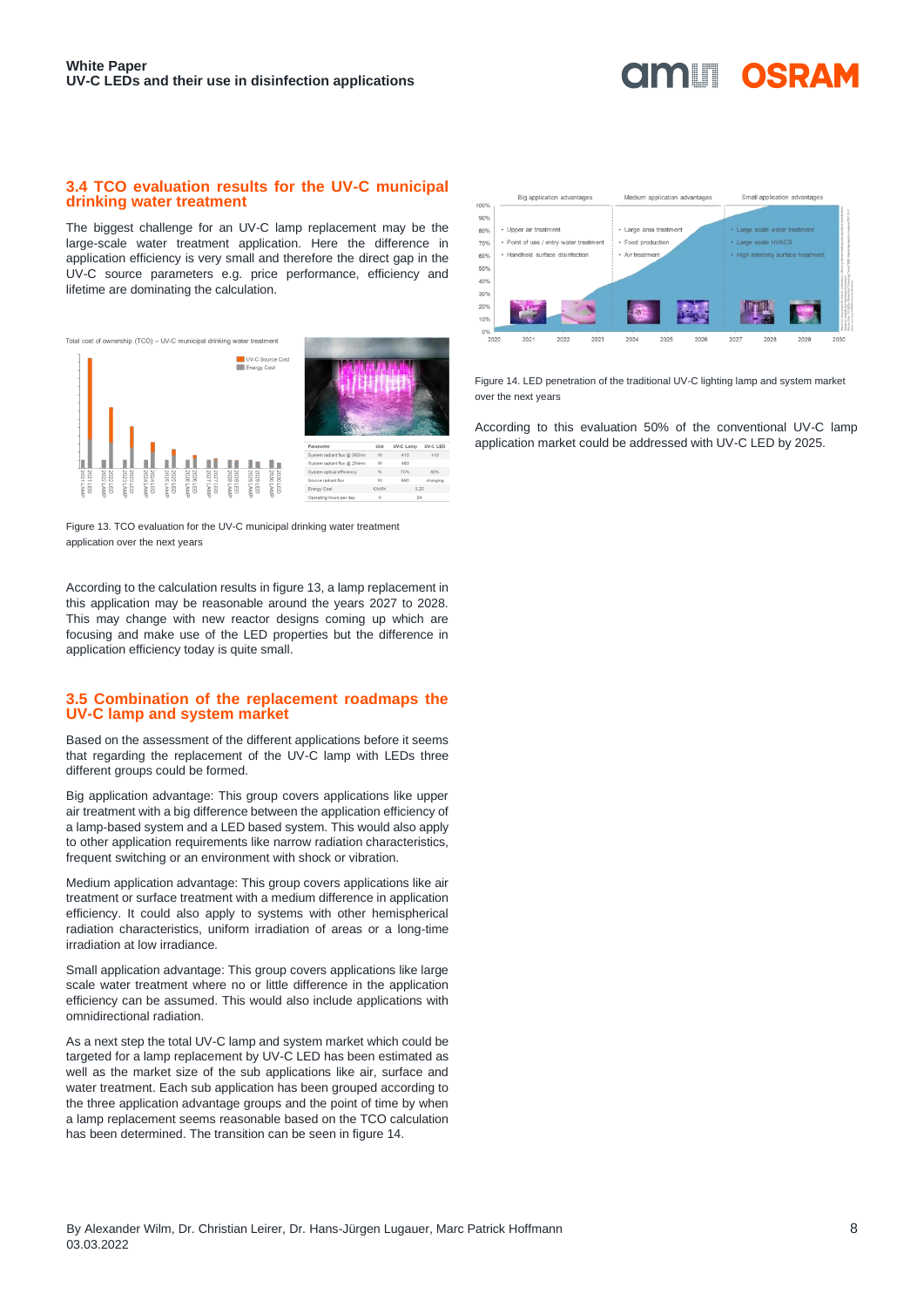### **OIMLI OSRAM**

#### 4. Conclusions and outlook

The differences in the key parameters between UV-C lamps and UV-C LED today will get significantly smaller within the next years due to continuous improvement of the LED price performance, efficiency and lifetime. It has been shown that a direct comparison of the key parameters between the different technology alone does not allow a realistic assessment on the timing for the replacement as the application efficiency and system design has a substantial impact and must be considered in the evaluation as well. The comparison of the different examples show clearly that LED based designs can have a significant higher application and system efficiency due to the unique features and characteristics of the LED. A combination with a UV sensor provides additional benefits and can extend the lifetime of the LED source as well as the complete system significantly. The design of the fixture for the different application must be adapted to the new UV-C source technology in order to harvest the full benefits. The replacement of UV-C lamps has already started, and it is continuing over the coming years by addressing more and more applications. By the 2025 the UV-C LED should be able to address already 50% of the conventional UV-C lighting lamp and system market.